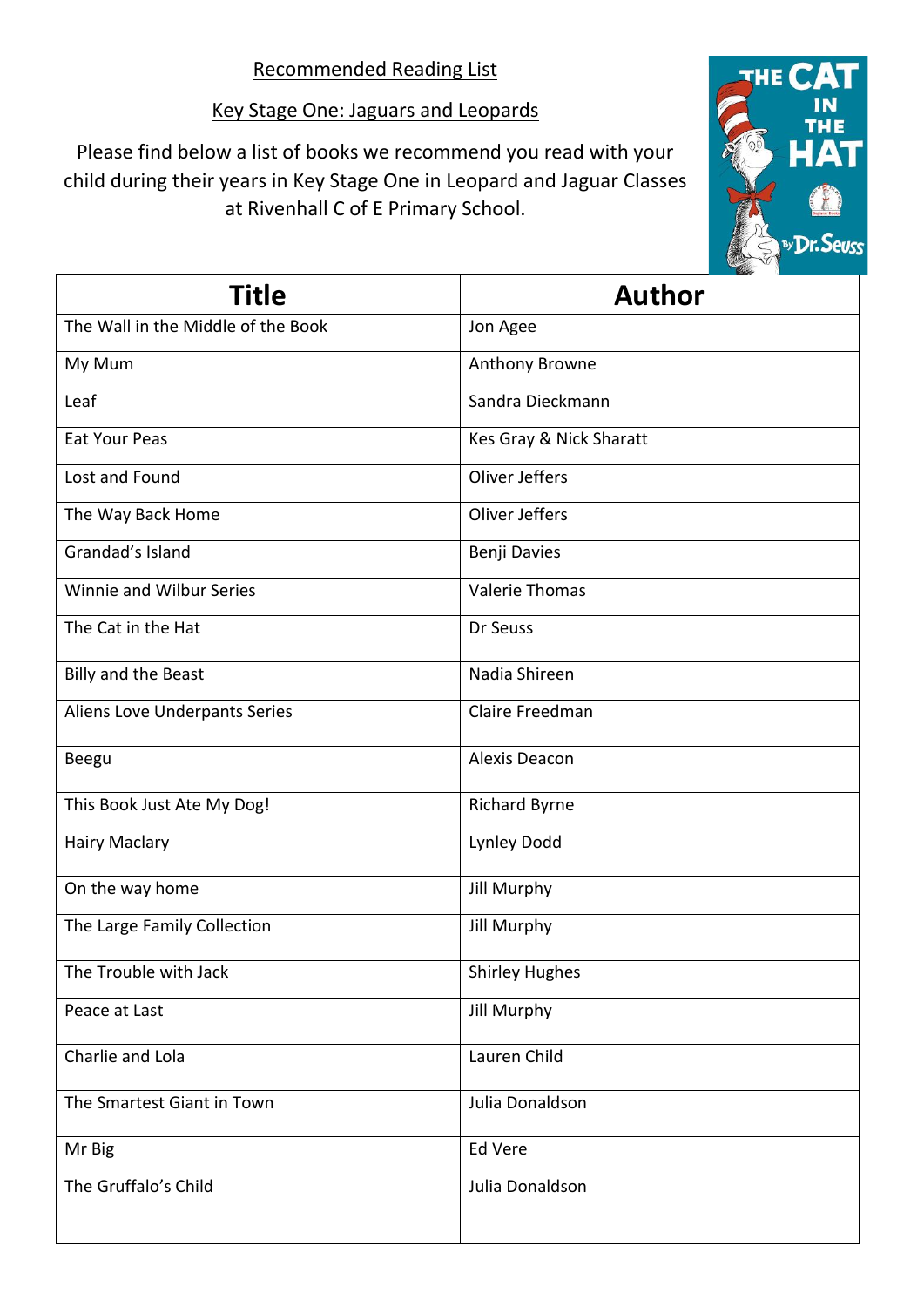| Mrs Armitage on Wheels                 | <b>Quentin Blake</b>            |
|----------------------------------------|---------------------------------|
| The Big Book of the Blue               | <b>Yuval Zommer</b>             |
| Professor Astro Cat's Space Rockets    | Dominic Walliman & Ben Newman   |
| They say Blue                          | Jillian Tamaki                  |
| The Princess and the Pea               | <b>Minnie Grey</b>              |
| Dave Pigeon (Racer)                    | Swapna Haddow                   |
| <b>Perfectly Peculiar Pets</b>         | Elli Woollard & Anja Boretzki   |
| Captain Flinn and the Pirate Dinosaurs | Giles Andreae & Russell Ayto    |
| Spyder                                 | <b>Matt Carr</b>                |
| The Owl Who was Afraid of the Dark     | Jill Tomlinson & Paul Howard    |
| The Troll                              | Julia Donaldson & David Roberts |
| Avocado Baby                           | John Burningham                 |
| Katie Morag Series                     | Mairi Hedderwick                |
| <b>Amazing Grace</b>                   | Mary Hoffman                    |

| Dougal's Deep-Sea Diary                     | Simon Bartram                    |
|---------------------------------------------|----------------------------------|
| Little Mouse's Big Book of Fears            | <b>Emily Gravett</b>             |
| The New Small Person                        | Lauren Child                     |
| The Bear and the Piano                      | David Litchfield                 |
| There's Room for Everyone                   | Anahita Teymorian                |
| John Patrick Norman McHennessy: The Boy Who | John Burningham                  |
| Was Always Late                             |                                  |
| Mrs Wobble the Waitress                     | Janet & Allan Ahlberg            |
| <b>Beegu</b>                                | Alexis Deacon                    |
| Into the Forest                             | <b>Anthony Browne</b>            |
| <b>Traction Man is Here</b>                 | Mini Grey                        |
| The Three Little Wolves and the Big Bad Pig | Eugene Trivizas & Helen Oxenbury |
| The Rainbow Bear                            | Michael Morpurgo                 |
| <b>Growing Frogs</b>                        | Vivian French & Alison Bartlett  |
| Wigglesbottom Primary: The Magic Hamster    | Pamela Butchart & Becka Moor     |
| Claude at the Circus                        | Alex T.Smith                     |